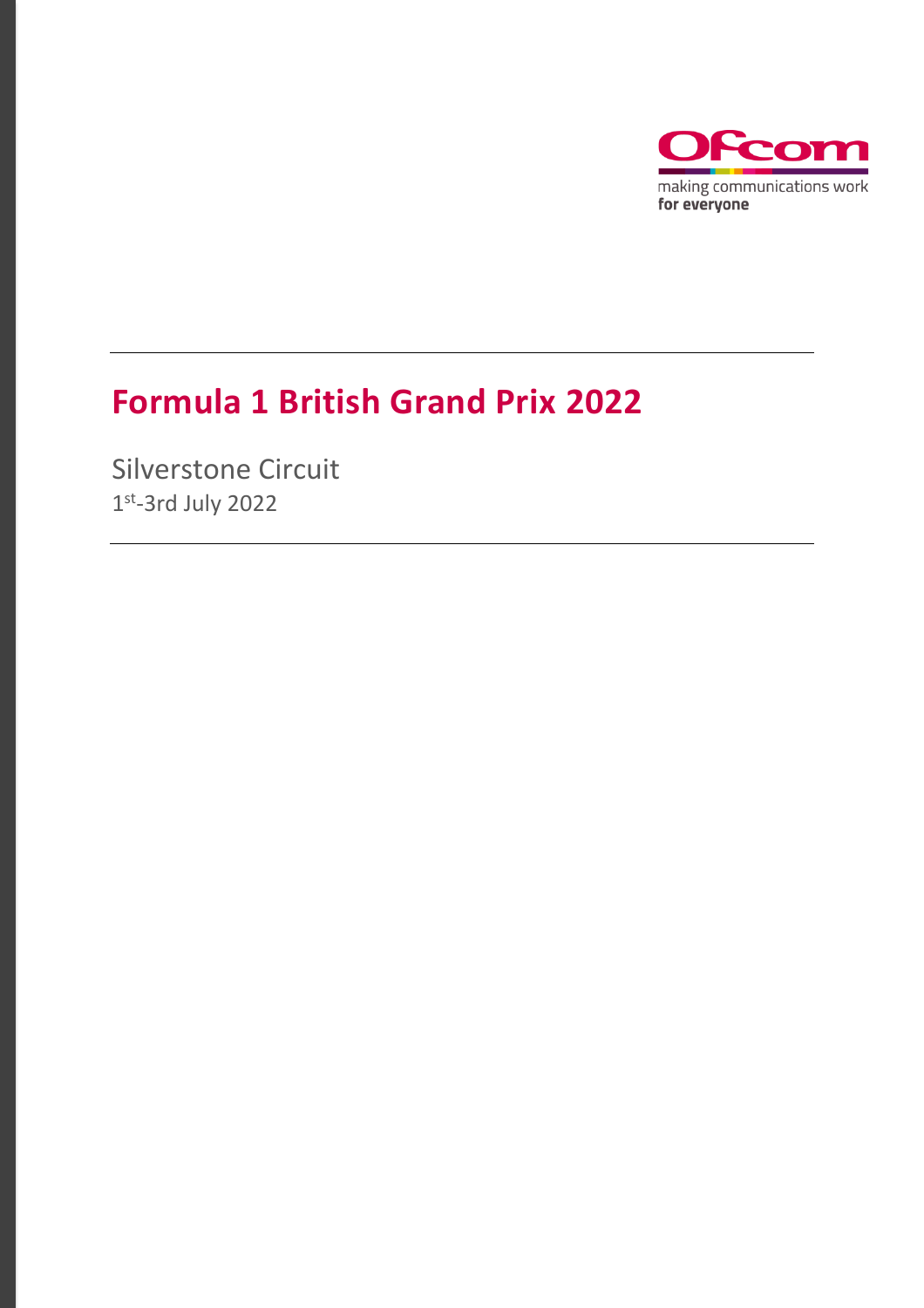## Introduction

We have provided over 20 years of frequency management and onsite support for the F1 British Grand Prix event and will continue to do so for 2022.

Your Frequency coordinator from Ofcom PMSE this year is Jaydev Patel who will be handling all the requests and performing the planning process. As in previous years the Grand Prix always presents us all with a large frequency requirement in a densely congested RF area. However, both careful planning and onsite support together with users operating within their licensing conditions will help towards achieving an interference free event.

Our Team will be at Silverstone based adjacent to the TV Compound during the event. Though at a reduced capacity this year.

Our office contact details are:

+44 (0) 207 981 3803 or email: [pmse@ofcom.org.uk](mailto:pmse@ofcom.org.uk)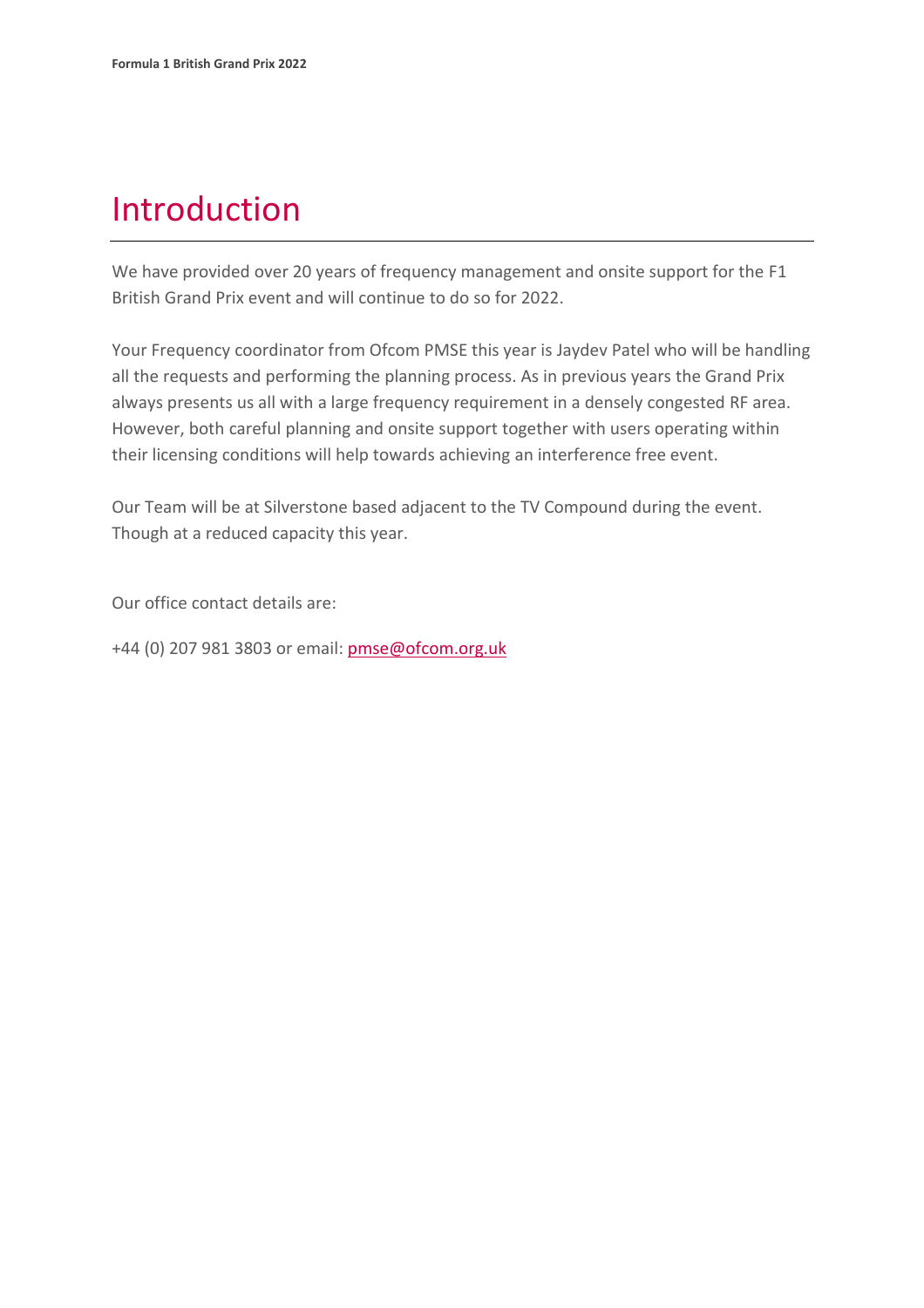## **Contents**

#### **Section**

| 1. Application Process        |    |
|-------------------------------|----|
| 2. Coordination and Licensing | 3  |
| 3. Event Time                 | .5 |
| 4. Useful Contacts            | 6  |
|                               |    |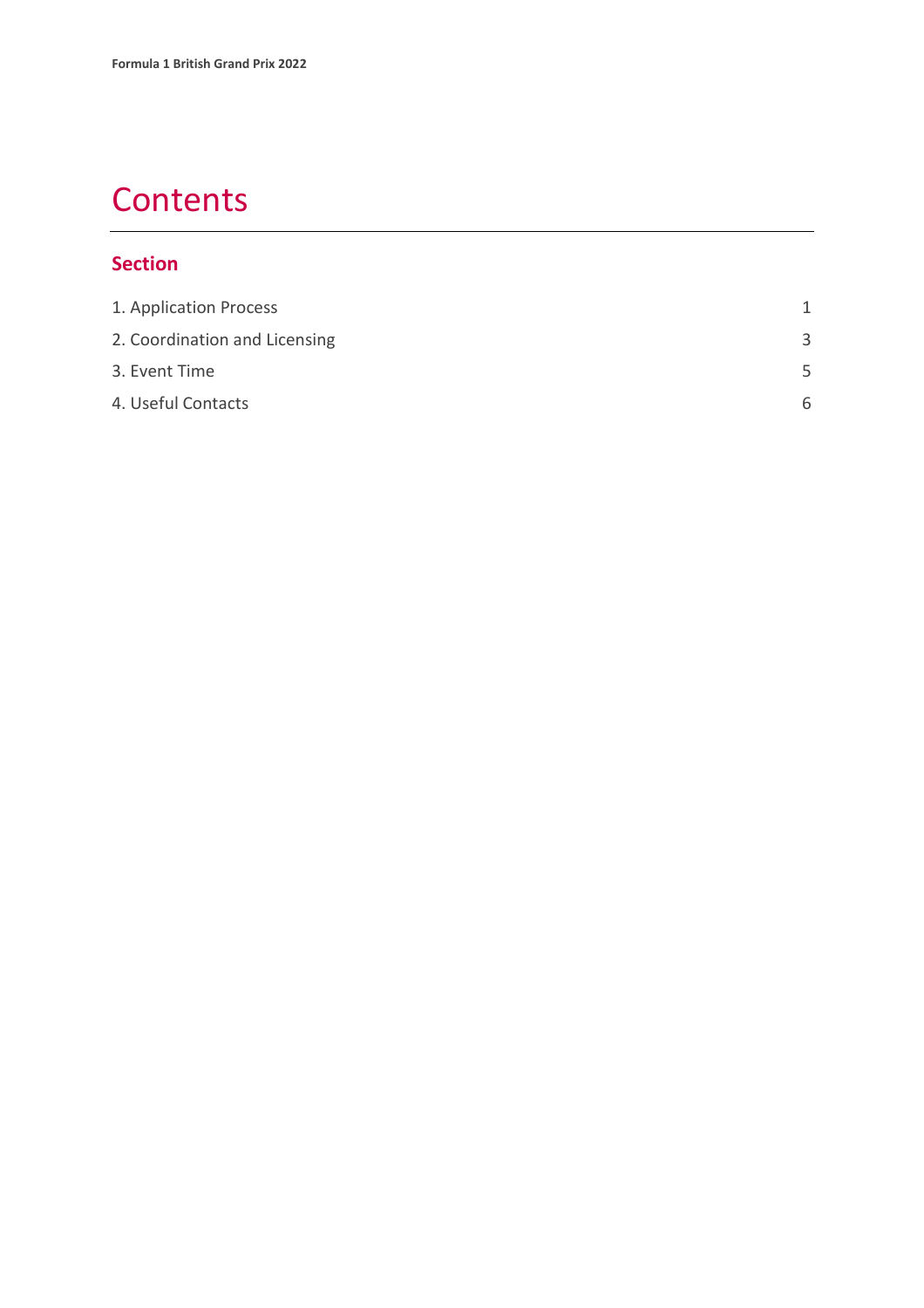## <span id="page-3-0"></span>1. Application Process

**Completed application forms submitted to Ofcom PMSE by 3rd June 2022**



**We aim to issue licences (where applications have been received within the stated time periods) on or before the 17th June 2022**



**Payment MUST be received before the start of the event, otherwise you will not be licensed to use frequencies.**

We accept Debit/Credit Cards, Cheques and Bank Transfers or can take payment from existing carnets. *Please note that Ofcom PMSE are unable to accept payments made by AMEX.*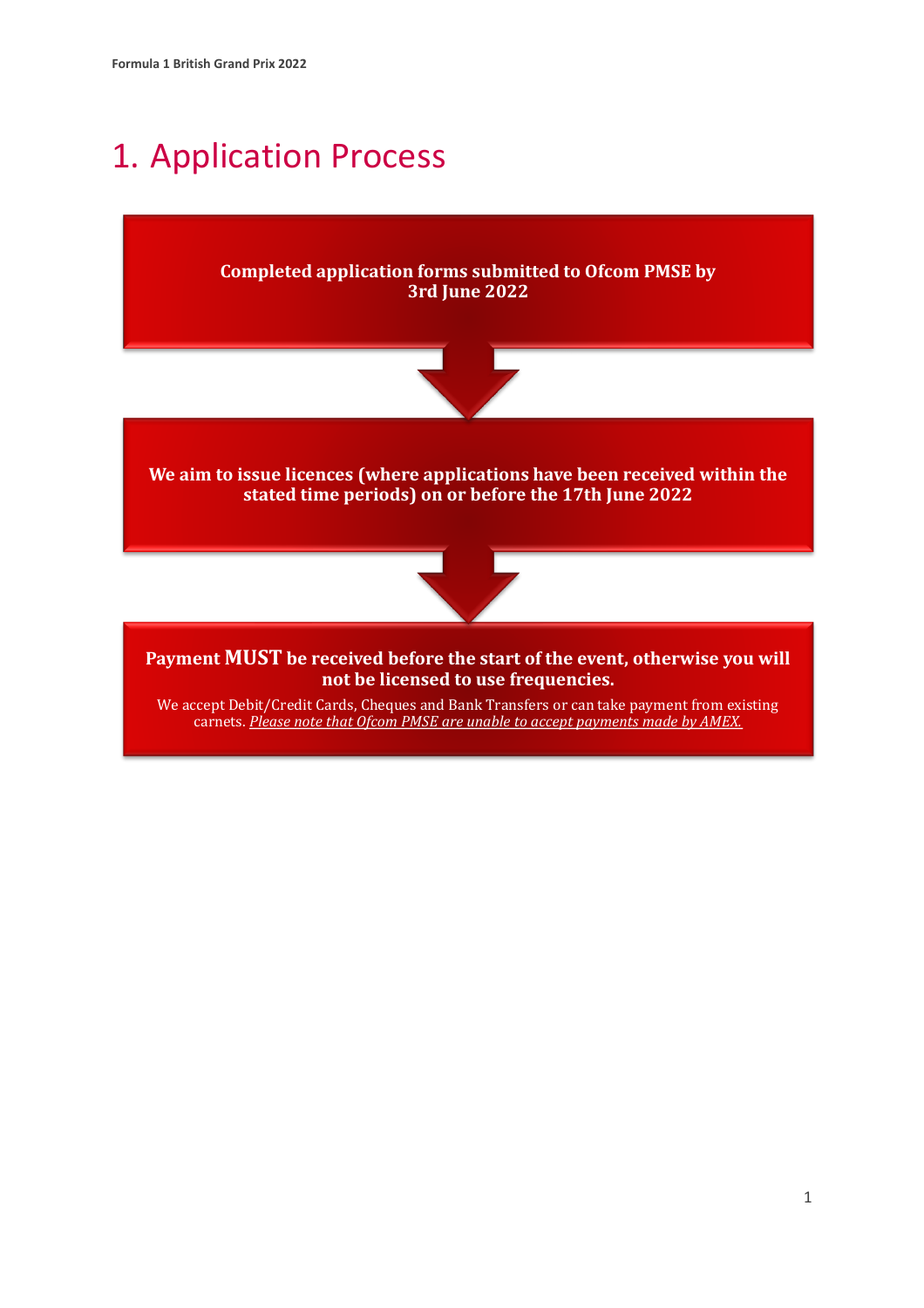PMSE spectrum is expected to be in high demand for the British Grand Prix so applicants are asked to submit their requests at the earliest possible opportunity from now. It is advisable to submit frequency applications to us by the **3 rd June 2022**, as applications submitted later than this date may not be accommodated as required.

As the F1 British Grand Prix is designated a Major Event, applications for frequencies will not be subject to Ofcom PMSE's usual three working day turnaround rule. All frequency applications will be collated and worked on at the same time in order to achieve the best frequency plan.

Application requests can be submitted via email (along with a completed application form please) to [pmse@ofcom.org.uk.](mailto:pmse@ofcom.org.uk)

Application forms are downloadable from our website at:

[https://www.ofcom.org.uk/manage-your-licence/radiocommunication](https://www.ofcom.org.uk/manage-your-licence/radiocommunication-licences/pmse/apply-for-a-pmse-licence)[licences/pmse/apply-for-a-pmse-licence](https://www.ofcom.org.uk/manage-your-licence/radiocommunication-licences/pmse/apply-for-a-pmse-licence)

Once there please expand the 'Download PMSE application forms' section and using either 'UHF Talkback licence Application' for radio talkback or 'Multipurpose Coordination Licence Application' for radio mic's, IEMs and cameras.

On receipt of a frequency application stakeholders will be notified, via email, that their application has been received. Once applications have been reviewed, customers will be contacted if there are any immediate questions regarding their requirements, or if any relevant information has been omitted.

Key information to include is as follows:

- Technical details surrounding the equipment How it is setup and being used
- The number of channels required
- The tuning range/capability of the kit
- Dates, times and exact location required on site
- Details of the team/organisation you are representing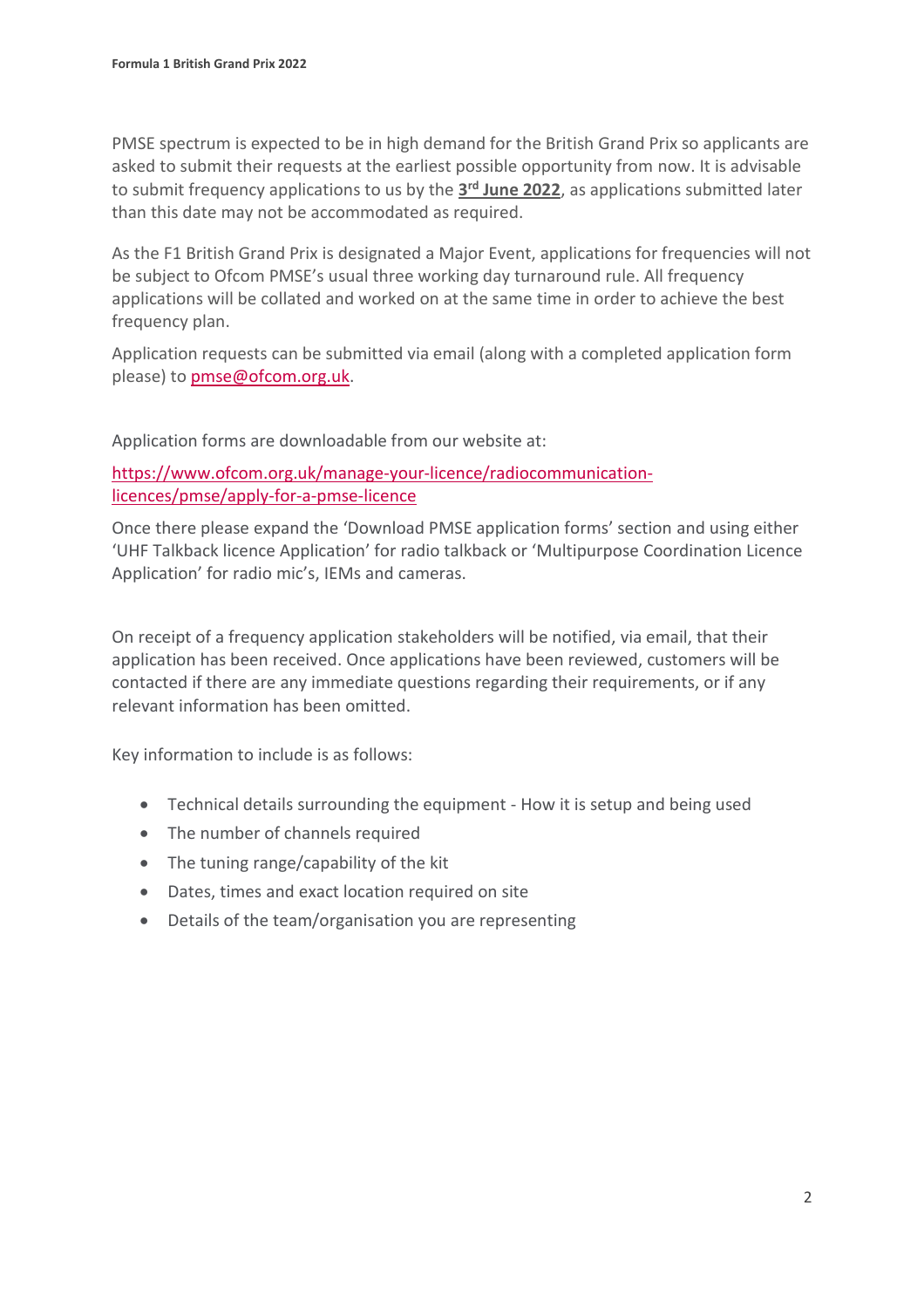# <span id="page-5-0"></span>2. Coordination and Licensing

#### 2.1 General Information

Frequency Planning will fall in to two main areas:

**Teams & Events** – Includes main teams for the Grand Prix where use will be out on track, in the pit and main paddock areas. Radio use will also be required, and present, for GP2 & GP3 in their respective paddock & track locations. Other use will be standard communications for general event and hospitality applications.

**TV Coverage & Broadcasting** - The main areas for radio use will be the host's Broadcast Village, the Television/Broadcast Compound and the paddock.

Both Teams and Broadcasters will have radio equipment that will have a demand on most used areas of the RF spectrum. The frequency ranges that will have peak demand on are shown below:

**150 MHz to 170 MHz** – This range is typically assigned for narrow band team communications.

**450 MHz to 470 MHz** - This range is typically assigned for narrow band broadcaster applications with some team communications

**470 MHz to 703 MHz** – Depending on equipment capability, the band can be deployed to accommodate, broadcaster communications & programme feeds, Data, wireless microphones and personal monitors. Please be aware that this range is shared with DTV for the area and certain channels will have to be avoided to protect both domestic reception & PMSE use.

**L Band - 1 GHz to 2 GHz** – This band is utilized for telemetry applications. This band does have certain constraints and will require special clearance from other long-term spectrum users.

**S Band - 2 GHz to 4 GHz** – Broadcast applications such as wireless cameras, return vision and air to ground aerial video. Highest demand is 2GHz to 2.5GHz & 3GHz to 3.6GHz. **Please note -** *Certain ranges will not be available for licensing due to spectrum changes that have taken place.*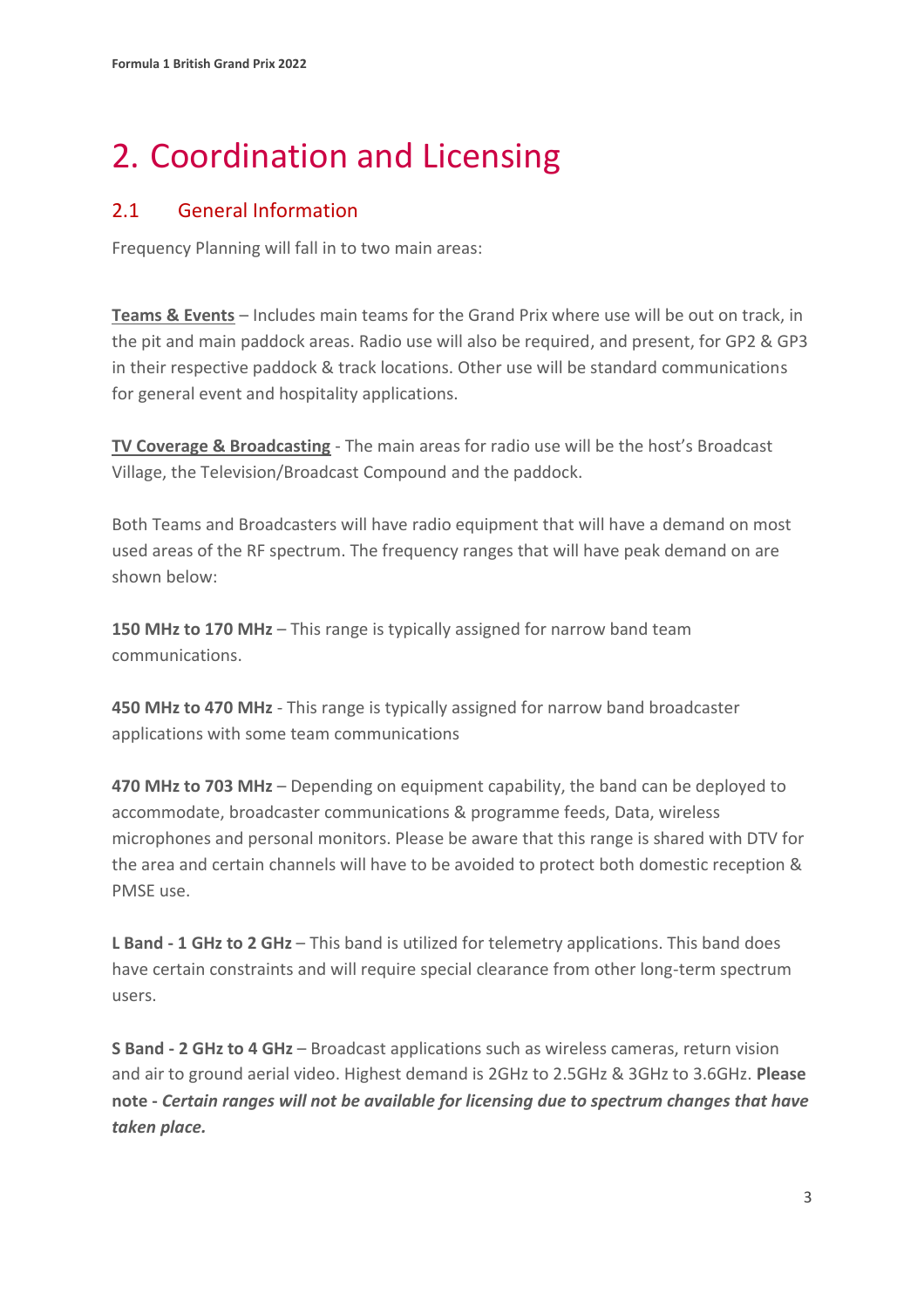When applying for frequencies we strongly advise customers to apply for ranges that Ofcom PMSE have control of, and manage, on a day to day basis – Please see: [https://www.ofcom.org.uk/manage-your-licence/radiocommunication](https://www.ofcom.org.uk/manage-your-licence/radiocommunication-licences/pmse/pmse-technical-info)[licences/pmse/pmse-technical-info](https://www.ofcom.org.uk/manage-your-licence/radiocommunication-licences/pmse/pmse-technical-info)

Scroll down to the 'Related Content' section towards the bottom of the page for full details of what this includes.

We will try our best to accommodate all frequency requests within the available spectrum to us but if we do have insufficient spectrum to satisfy demand, we will seek special authorisation to use spectrum, owned by another user, here at Ofcom. Please be mindful of this and allow us the extra time required to accommodate.

#### 2.2 Payment and licence documents

It is imperative that we receive payment before your licence is scheduled to start so we can issue your licence documents with the required frequencies. To help with this we accept Debit/Credit Cards, and Bank Transfers or can take payment from existing carnets. When paying by Debit/Credit card you will receive a secure payment link to your email address. Your licensing documentation will be dispatched upon receipt of payment.

*Please note that Ofcom PMSE are unable to accept payments made by American Express (AMEX).*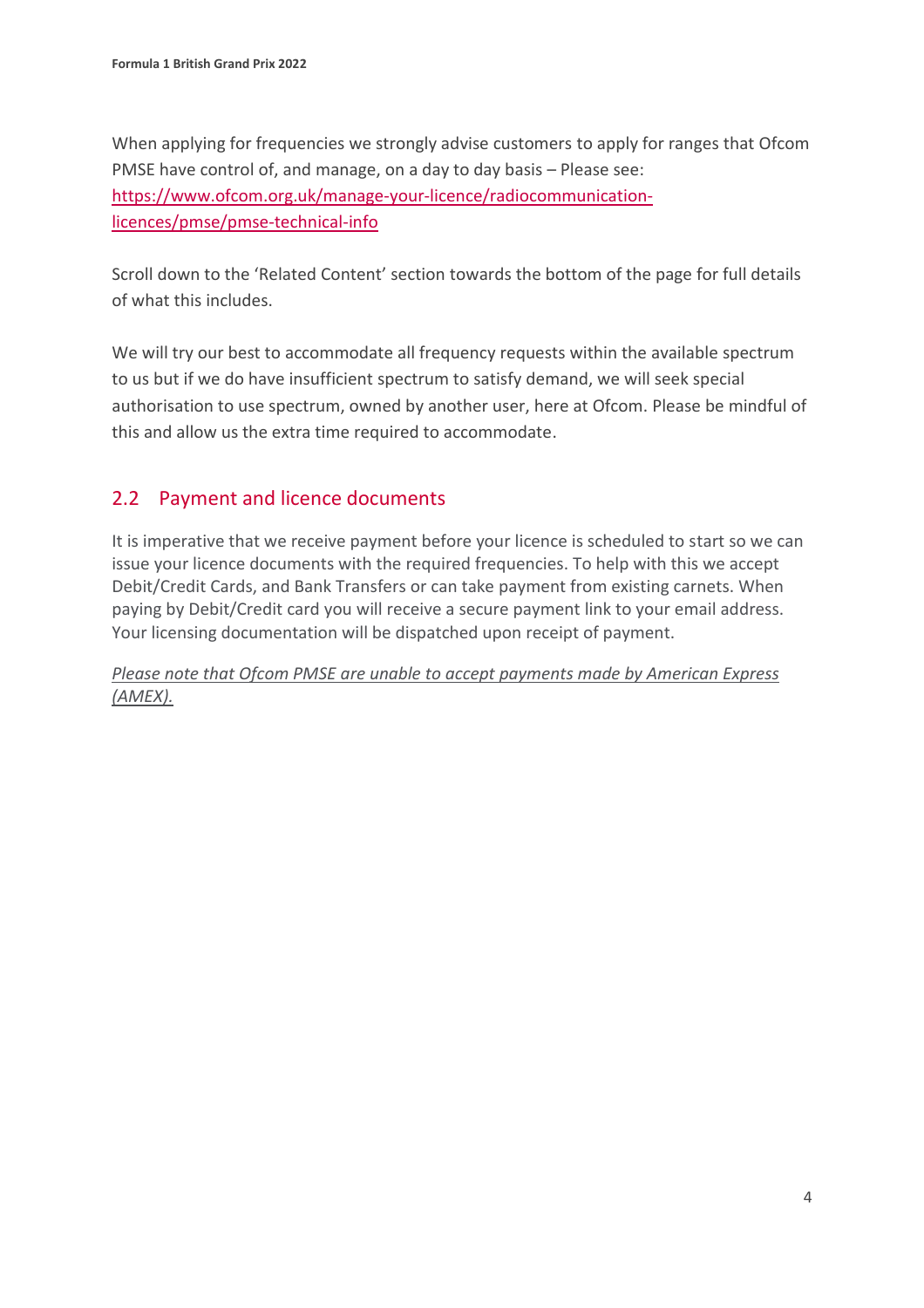## <span id="page-7-0"></span>3. Event Time

Operation of frequencies during the event may be subject to strict licensing times. These times must be adhered to. It is your responsibility to ensure that these rules are followed. If there are concerns about licensing times, please contact the Event Coordinator.

During the Event, Ofcom will be on site at the Formula 1 British Grand Prix where spectrum teams will support licensees in rectifying any issues and carrying out any enforcement where necessary. As mentioned before Ofcom will be based in, and working from, the "Frequency Cabin" located adjacent to the Broadcast Compound. Times of operation will be from Wednesday until Sunday.

If, when on site, interference is experienced on your frequencies please contact the Event Coordinator, Office or the Out of Hours PMSE Spectrum Coordinator right away.

We will investigate why you may be subjected to this interference and offer you suitable alternatives within the constraints of your equipment should this be appropriate. Contact details can be found in Section 4 of this document.